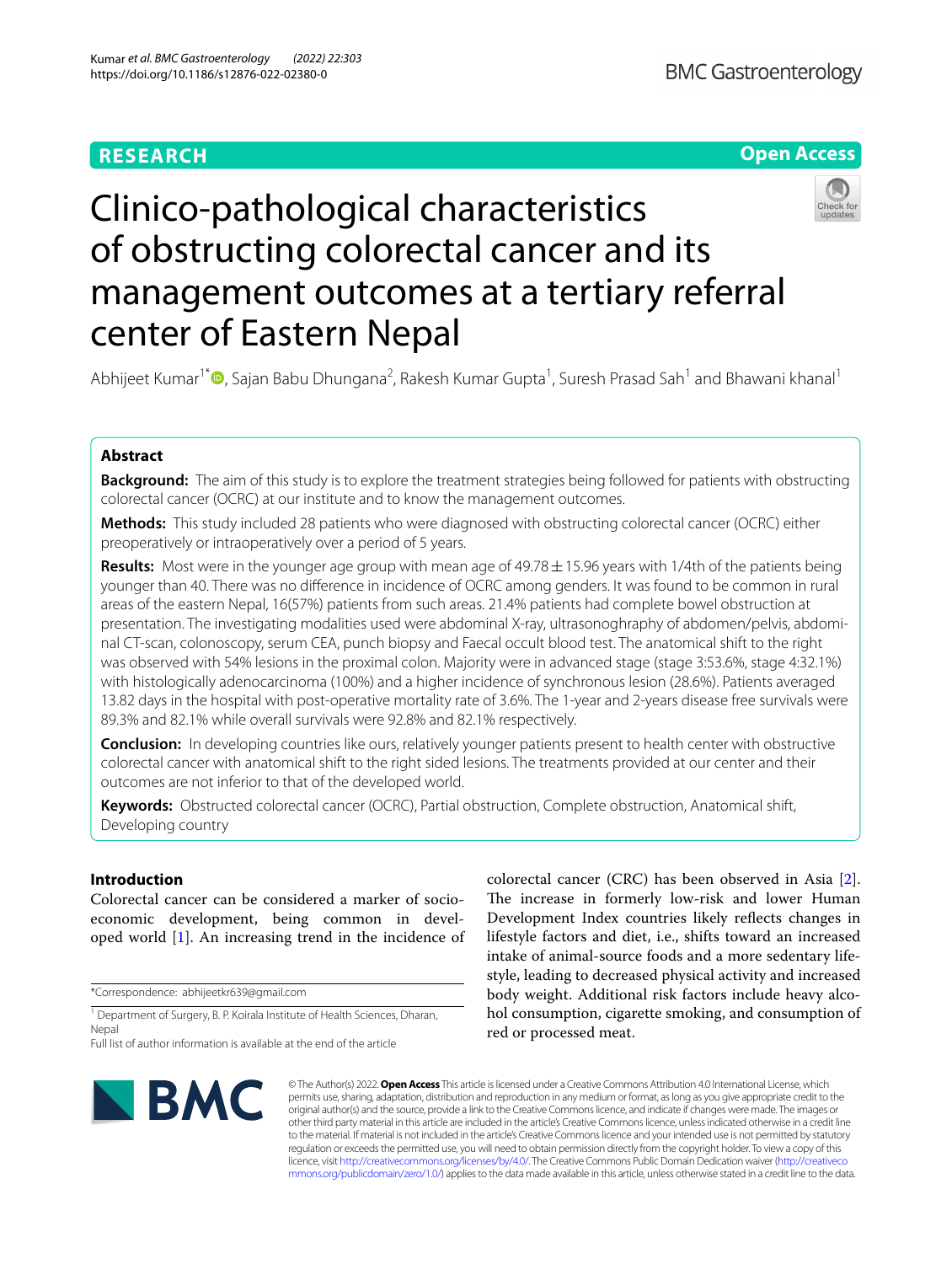A word of caution must be spent with regards to the increasing incidence of CRC in the population younger than 50 years of age: this could potentially encourage an update in screening program [\[3](#page-5-2)]. To mitigate the rising burden of early-onset colorectal cancer, the American Cancer Society lowered the recommended age for screening initiation for individuals at average risk from 50 to 45 years in 2018 [\[4](#page-5-3)]. Most commonly, CRC patients present in the outpatient settings with changes in bowel habits, rectal bleeding and iron deficiency anaemia while in the emergency setting with the bowel obstruction. Partial or complete colonic obstruction occurs in 7% to 29% of patients with colorectal cancer [[5\]](#page-5-4). Obstruction due to colorectal cancer represents challenging matters in terms of diagnosis, life-saving strategies, obstruction resolution and oncologic challenges. It could be fatal too because of perforation peritonitis or sepsis. Hence, the strategies for management of obstructive colorectal cancer must be based on patient characteristics, current cancer treatment and care goals.

CRC is the seventh most common cancer in Nepal, and the fifth among the cancer deaths  $[6]$ . The age-standardized incidence and mortality rates of CRC in Nepal were 5.8 and 4.8 per 100,000, respectively, in the year 2018 [6]. The health-seeking behaviors of CRC patients is very poor. A study in Western Nepal among 800 participants showed that 20% of them had not heard of CRC and only a few knew about CRC screening [[7\]](#page-5-5). Screening of neoplasms such as cervical cancer and breast cancer are addressed in national public health programs. However, the CRC screening is not yet addressed efectively in the public health system of Nepal.

We opted to perform this study with aim to explore the treatment strategies being followed for patients with obstructing colorectal cancer (OCRC) at our institute and to know the management outcomes. The result of this study may be helpful to guide National Cancer Registry Program (NCRP) and help to know any change in the trend of CRC profile. This study will help the public health professionals, clinicians and policymakers on successful planning to address CRC.

## **Materials and methods**

Ours is a retrospective observational study, which included all patients diagnosed with Obstructive (partial or complete) colorectal cancer either pre-or intra-operatively over the 5-year period (January 2014 to December 2019) and managed at our academic institute.

Any patient presenting to us with distension of the abdomen, abdominal pain, nausea/vomiting and inability to pass stool $\pm$ flatus was considered to have bowel obstruction (**PARTIAL,** if passing fatus but no stool; **COMPLETE,** if not passing both stool and fatus).

All patients presented to us with bowel obstruction (either partial or complete) were advised abdominal X-ray series. If the patient had a complete bowel obstruction, abdominal X-ray showed signifcant air-fuid level and /or clinical examination revealed peritonism, he/she was considered to have an Emergency Surgical Condition which required urgent emergency laparotomy.

If the patient had a partial obstruction, he/she was considered to have a Semi-emergency Surgical Condition in which we had bought some times for additional radiological investigations (such as Ultrasound abdomen, CT-scan), colonoscopy $\pm$ biopsy, and Serum CEA on individual basis after admission in surgical ward. Then, they were posted for surgical intervention in the form of laparostomy.

The division into Emergency and Semi-emergency surgical conditions necessarily reduced the investigational burden in the emergency department in counties like ours with limited resources.

Approach that we followed to a patient with bowel obstruction presenting to our center has been described below in Fig. [1.](#page-2-0)

Only those patients in which the cause of obstruction were CRC (diagnosed either preoperatively with imaging studies or intraoperative incidentally) were included in study.

The patients' medical records were reviewed to collect the following data: demographic and clinical information, blood investigations and radiological investigations performed, co-morbidity, pre-operative working diagnosis, operation performed and intra-operative fnding.

The outcomes including post-operative complications, length of hospital stay and mortality were reviewed. The histopathological reports of resected specimen were reviewed to collect information about histological type, pathological stage, primary location of tumor, synchronous lesions, and resected margin status (Both proximal and distal margins). Any adjuvant therapy if given were noted. 2-years DFS and OS were calculated.

Data were entered in an excel sheet and converted into Statistical Package for Social Sciences software (SPSS version 17.0) for descriptive statistical analysis by calculating the mean, median (range) and percentage where appropriate.

# **Sample size calculation**

Total number of colorectal cancer cases managed at our institute over last 5 years period (2015–2020 AD) as per medical record section was 100; of which, 28 cases of CRC presented to us with bowel obstruction.

The study considered 95% Confidence Interval (CI) and 80% power to estimate the sample size. In literature, partial or complete bowel obstruction reported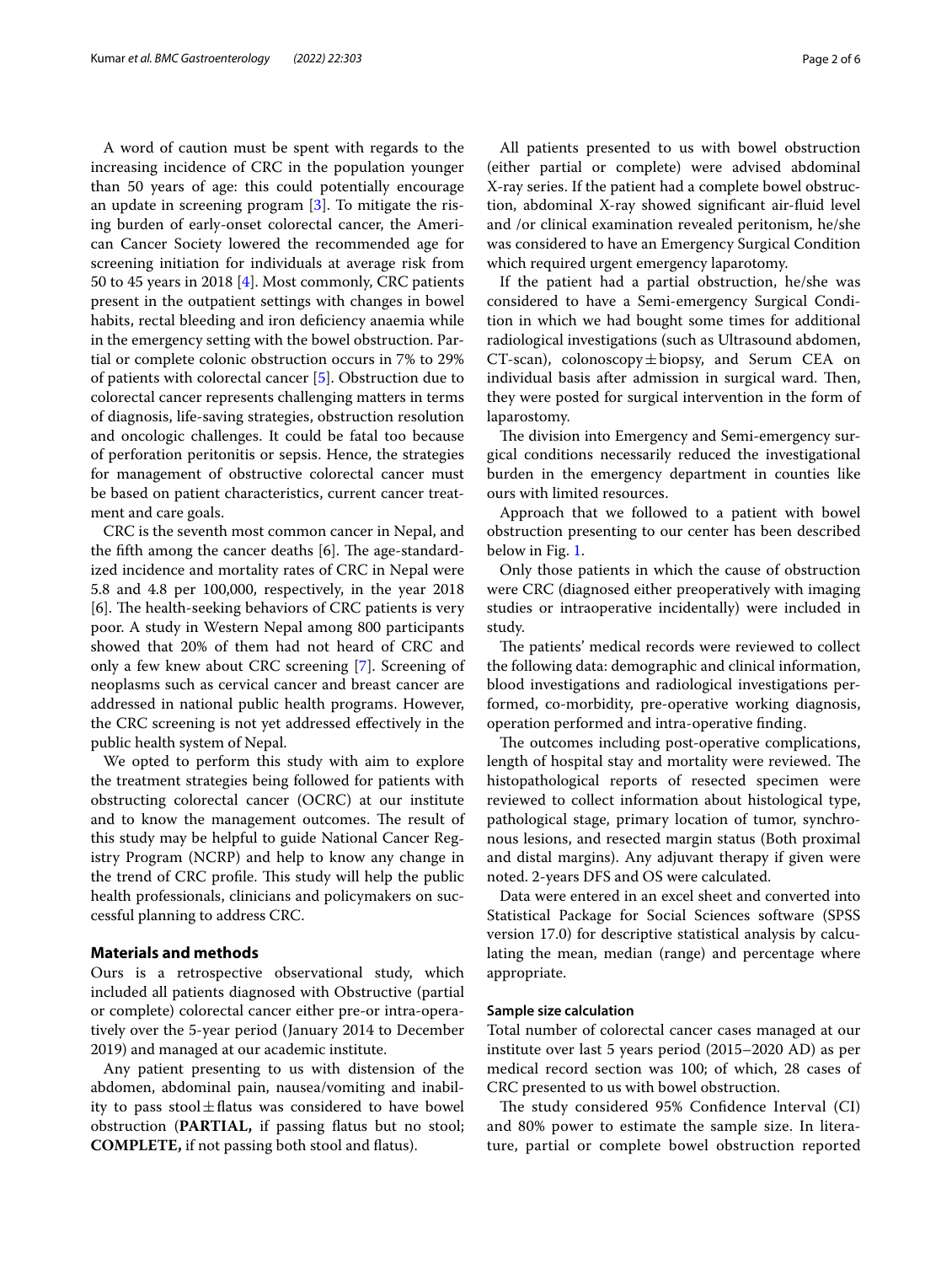

<span id="page-2-0"></span>to occur in 7–29% of patients with colorectal cancer [[5](#page-5-4)]. *Now taking average of this occurrence i.e., 18% and using one proportion formula for sample size calculation, we found that-*

# **Discussion**

Though the incidence of obstructive colorectal cancer (OBCR) previously reported to peak in the seventh and eighth decades of life [[8](#page-5-6)], it is nowadays increasing in

$$
n = \frac{z2pq}{L2} \text{where } z = 1.96 \text{ at } 95\% \text{ CI, } p = 18, q = 82 \text{ and } L = 20\% \text{ of } p = 3.6
$$

 $= 445$ 

Here, the sample size became 445, but it is a rare disease. So, using fnite sample size estimation formula to estimate appropriate sample size, we found that

$$
n = \frac{\text{calculated sample size}}{1 + \frac{\text{calculated sample size}}{\text{estimated population}}} = 26
$$

where calculated sample size=445 and estimated population $=28$ .

Adding 5% at calculated sample size to reduce various biases, it becomes around 27.

We had total of 28 cases that met the inclusion criteria of the study and hence all were enrolled in the study.

## **Result**

A total of 28 patients who were diagnosed with OCRC were included in the study. The demographic profile has been summarized in Table [1.](#page-2-1)

The clinicopathological profile of patients with OCRC has been summarized in Table [2.](#page-3-0)

The treatments provided at our center and their outcomes have been summarized in Table [3](#page-3-1).

the younger age group especially in Asian countries, with mean age of  $49.78 \pm 15.96$  years in our study with 1/4th of the patients being younger than 40 years of age. However, there continues to have no diference in the incidence of OCRC among genders that is, 14(50%) males and 14(50%) females in our study.

The incidence of CRC has been higher in the urban areas of economically advantaged countries  $[9]$  $[9]$  $[9]$ . This is thought to be related to consumption of a high fat/ high

<span id="page-2-1"></span>**Table 1** Demographic profle of patients with OCRC

| <b>Characteristics</b>              | Frequency, n (%)        |  |
|-------------------------------------|-------------------------|--|
| Age                                 |                         |  |
| Mean age                            | 49.79 $\pm$ 15.96 years |  |
| Age less than 40 years              | 6(21.4%)                |  |
| Age more than and equal to 40 years | 22(78.6%)               |  |
| Gender distributions                |                         |  |
| Male                                | 14(50%)                 |  |
| Female                              | 14(50%)                 |  |
| Location from where they belong to  |                         |  |
| Urban area of eastern Nepal         | 12(42.9%)               |  |
| Rural area of eastern Nepal         | 16(57.1%)               |  |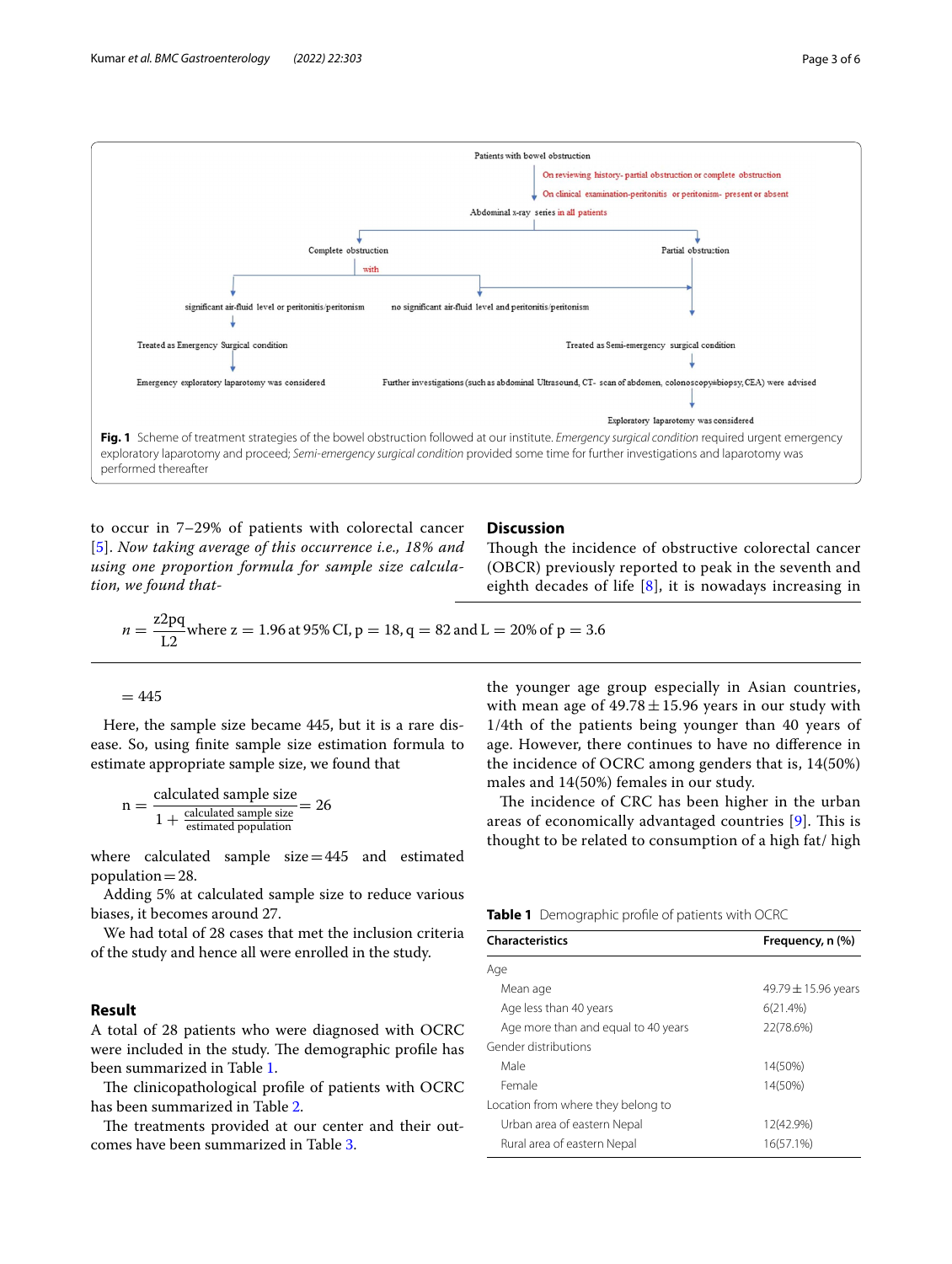<span id="page-3-0"></span>

|  | Table 2 Clinicopathological profile of patients with OCRC |  |  |  |  |
|--|-----------------------------------------------------------|--|--|--|--|
|--|-----------------------------------------------------------|--|--|--|--|

| Parameters                                                                                                                                                                            | Frequency, n (%)                                                                                                                |
|---------------------------------------------------------------------------------------------------------------------------------------------------------------------------------------|---------------------------------------------------------------------------------------------------------------------------------|
| Presenting features                                                                                                                                                                   |                                                                                                                                 |
| Abdominal pain<br>Altered bowel habit<br>Blood in stool<br>Abdominal distension<br>Anorexia<br>Abdominal mass<br>Weight loss<br>Anemia<br>Tenesmus<br>Vomiting<br>Bleeding per rectum | 14(50%)<br>13(46.4%)<br>11(39.3%)<br>7(25%)<br>6(21.4%)<br>5(17.9%)<br>5(17.9%)<br>5(17.9%)<br>4(14.3%)<br>4(14.3%)<br>4(14.3%) |
| Obstruction                                                                                                                                                                           |                                                                                                                                 |
| Partial<br>Complete                                                                                                                                                                   | 22(78.6%)<br>6(21.4%)                                                                                                           |
| Commonly used relevant investigations                                                                                                                                                 |                                                                                                                                 |
| Abdominal X-ray<br>Fecal Occult Blood Test<br>Ultrasound abdomen<br>CT-scan abdomen<br>Colonoscopy<br>CEA (carcinoembryonic antigen)<br>Pre-operative biopsy<br>Post-operative biopsy | 28(100%)<br>$1(3.6\%)$<br>26(92.8%)<br>24(85.7%)<br>22(78.6%)<br>21(75%)<br>8(28.6%)<br>28(100%)                                |
| Primary location of tumor                                                                                                                                                             |                                                                                                                                 |
| Rectosigmoid<br>Descending colon<br>Splenic flexure<br>Hepatic flexure<br>Ascending colon<br>Caecum                                                                                   | 10(35.2%)<br>2(7.2%)<br>$1(3.6\%)$<br>6(21.6%)<br>5(18%)<br>4(14.4%)                                                            |
| Synchronous lesion                                                                                                                                                                    |                                                                                                                                 |
| Yes<br>No                                                                                                                                                                             | 8(28.6%)<br>20(71.4%)                                                                                                           |
| Histological types                                                                                                                                                                    |                                                                                                                                 |
| Adenocarcinoma                                                                                                                                                                        | 28(100%)                                                                                                                        |
| Pathological staging                                                                                                                                                                  |                                                                                                                                 |
| Stage 1<br>Stage 2<br>Stage 3<br>Stage 4                                                                                                                                              | 3(10.7%)<br>$1(3.6\%)$<br>15(53.6%)<br>$9(32.1\%)$                                                                              |
| Tumor-free Margins of Resected specimen                                                                                                                                               |                                                                                                                                 |
| Yes<br>No                                                                                                                                                                             | 28(100%)<br>$0(0\%)$                                                                                                            |
| Number of lymph nodes harvested in specimen                                                                                                                                           |                                                                                                                                 |
| < 12<br>$>$ /=12                                                                                                                                                                      | 8(29%)<br>20(71%)                                                                                                               |

red meat and obesity. In country like ours, scenario is different, being common in rural areas. There can be two separate reasons for this occurrence: one, lack of awareness of CRC & its screening program implementation; and two, delay presentation of patient to the health care system in the rural areas.

Clinical features of colorectal cancer may vary signifcantly depending on the anatomical site and disease <span id="page-3-1"></span>**Table 3** Treatments provided to patients with OCRC and their outcomes at our center

| <b>Characteristics</b>                                                                                                                                                               | Frequency, n 1(%)                                                                 |  |  |  |
|--------------------------------------------------------------------------------------------------------------------------------------------------------------------------------------|-----------------------------------------------------------------------------------|--|--|--|
| Operation performed                                                                                                                                                                  |                                                                                   |  |  |  |
| Right hemicolectomy<br>Extended right hemicolectomy<br>Left hemicolectomy<br>Extended left hemicolectomy<br>Anterior resection<br>Abdominoperineal resection<br>Hartmann's procedure | 9(31.6%)<br>6(21.6%)<br>$2(7.2\%)$<br>$1(3.6\%)$<br>3(10.8%)<br>5(18%)<br>2(7.2%) |  |  |  |
| Post-operative complications                                                                                                                                                         |                                                                                   |  |  |  |
| Surgical site infection<br>Hospital acquired pneumonia<br>Anastomotic leak<br>Paralytic ileus<br>Diarrhea                                                                            | 7(25.2%)<br>$4(14.4\%)$<br>$2(7.2\%)$<br>$2(7.2\%)$<br>$1(3.6\%)$                 |  |  |  |
| Post-operative mortality                                                                                                                                                             |                                                                                   |  |  |  |
| No<br>Yes                                                                                                                                                                            | 27(96.4%)<br>$1(3.6\%)$                                                           |  |  |  |
| Hospital stay (mean $\pm$ SD)                                                                                                                                                        | $13.82 \pm 6.87$ days                                                             |  |  |  |
| Adjuvant chemotherapy (FOLFOX)                                                                                                                                                       |                                                                                   |  |  |  |
| Yes<br>No                                                                                                                                                                            | 18(64.3%)<br>10(35.7%)                                                            |  |  |  |
| Disease free survival                                                                                                                                                                |                                                                                   |  |  |  |
| 1 year<br>2 years                                                                                                                                                                    | 25(89.3%)<br>23(82.1%)                                                            |  |  |  |
| Overall survival                                                                                                                                                                     |                                                                                   |  |  |  |
| 1 year<br>2 years                                                                                                                                                                    | 26(92.8%)<br>23(82.1%)                                                            |  |  |  |

stage of the tumor. Most common presenting feature in our patients was abdominal pain in 14(50%) patients followed by altered bowel habit, blood in stool, abdominal distention, anorexia, abdominal mass, weight loss, anemia, tenesmus, vomiting and bleeding per rectum respectively, similar to other studies in literature [\[10](#page-5-8)]. Overall, of 28 patients with OCRC, 21.4% patients had complete bowel obstruction while remaining had partial bowel obstruction. However, atypical presentations such as pyogenic liver abscess, intussusception, discitis have also been reported [[11,](#page-5-9) [12\]](#page-5-10). Various diagnosing modalities used in our study included abdominal X-ray (in 100% cases), ultrasonoghraphy of abdomen and pelvis (in 92.8% cases), abdominal CT-scan (in 85.7% cases), colonoscopy (in 78% cases), serum CEA level (in 75%cases), pre-operative punch biopsy (in 28.6% cases) and Faecal Occult Blood test (in 3.6% cases). These all-investigating modalities need to be individualized as per the way patients present to us and the availability of resources specially in context to the developing countries like ours.

Theoretically, distal colonic cancers are more prone to present with the bowel obstruction because proliferative type of lesions are common in such location and the stool are of semisolid consistency. Meanwhile the proximal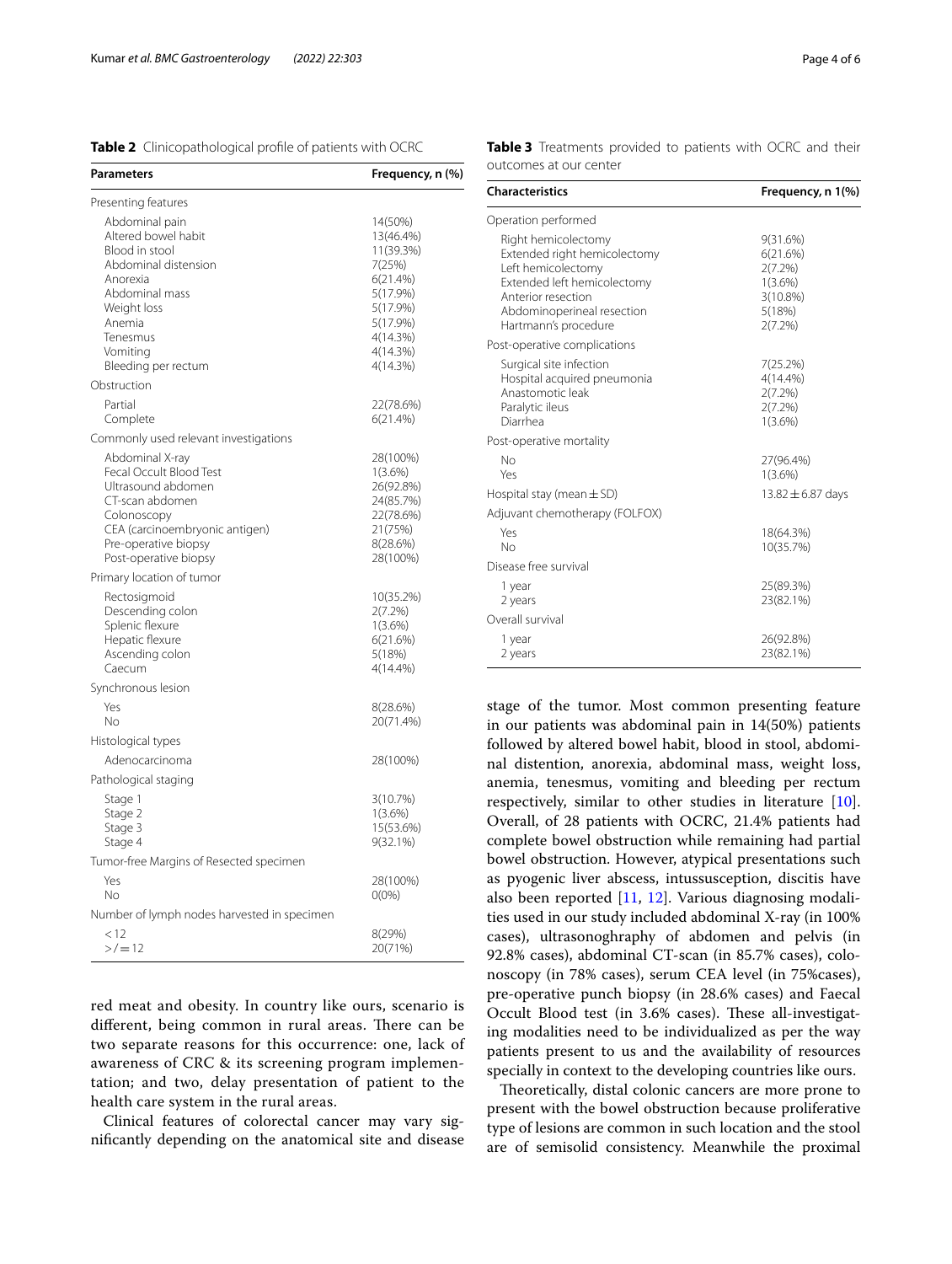colon cancers are usually ulcerative and the stool in this area will be of relatively liquid consistency. However, the incidence of proximal CRC causing obstruction has been increasing nowadays [[13](#page-5-11)]. In our study, in 54% cases the lesion was in the proximal colon. This shift may be because of genetic factors, which can preferentially involve defects in mismatch repair genes with resulting microsatellite instability in proximal colon cancers whereas chromosomal instability pathway is common in left sided colorectal cancers. This anatomical shift will necessarily impact on screening policy [\[14\]](#page-5-12).

The overall incidence of synchronous lesions in CRC has been reported to be between 2.3% to 12.4% in literature [\[15](#page-5-13)]. However, its exact incidence in CRC patients when they develop bowel obstruction has not yet been mentioned. In our study, a higher incidence of synchronous lesions up to 28.6% has been found in patient with CRC presenting to us with the bowel obstruction. The likely explanation can be that once patients with CRC develop obstruction, often they have advanced stage disease. It has been claimed that apart from obstructive symptoms, other symptoms do not necessarily correlate with stage of disease [\[16](#page-5-14)].

In our study, the most common histological type was adenocarcinoma 28 (100%). The extent of resection should be based on the primary location of cancers and the principle oncological resection: no touch technique, high ligation of vessels and total mescolon/mesorectal excision should be followed to get a standard quality specimen with adequate number of lymph nodes harvested in the specimen. In our study,  $\geq 12$  lymph nodes were harvested in 20 out of 28 specimens.

Bowel obstruction in patients with CRC occurs when a cancerous growth or adhesion block intestinal flow. Most of patients in our study had advanced stage disease: stage 3 in 53.6% cases followed by stage 4 in 32.1% cases. Interestingly, 10% patients with OCRC were found to have stage 1 disease. The possible explanation of bowel obstruction in stage 1 disease, can be a physiological inability to move the food particles in addition to general concept of cancerous growth obstructing the lumen of bowel.

The various treatment options for OCRC opted at our center were right hemicolectomy, extended right hemicolectomy, left hemicolectomy, extended left hemicolectomy, anterior resection, abdominoperineal resection and Hartmann's procedure. The common post-operative complications encountered at our study were surgical site infection, hospital acquired pneumonia, anastomotic leak, prolong paralytic ileus and diarrhea. We lost one patient in post-operative period and it accounts to post-operative mortality rate of 3.6% in our study which very less in comparison to the study by Kaya et al. [\[17](#page-5-15)]. Patients averaged 13.82 days in the hospital (SD 6.87 days) which is also almost half of what had been found in study by Kaya et al. [[17\]](#page-5-15). Not all but 64.3% patients with OCRC received adjuvant chemotherapy at our center. The 1-year and 2-years disease free survivals were 89.3% and 82.1% while overall survivals were 92.8% and 82.1% respectively. These are comparable with data from more developed nations [[18\]](#page-5-16).

#### **Conclusion**

In developing countries like ours, many patients with colorectal cancer continue to present to health center in advanced stage with bowel obstruction. CRC, nowadays, is not *uncommon* in patients younger than 40 years of age in our country and the incidence of the proximal lesion causing obstruction is increasing. The treatments provided at our center and their outcomes are not inferior to that of the developed world.

## **Recommendation**

A word of caution must be paid with regards to implementation of National Colorectal Cancer Screening program strongly and at relatively early age of life.

# **Limitation**

The few limitations of this study are retrospective type, small sample size and single centered study.

#### **Acknowledgements**

I would like to extend my sincere thanks to Medical Record Section of BPKIHS for providing us the data. I would like to thanks our MBBS students: Shambhu Kusiyait and Rahul Raushan for helping us in compiling data. I would like to express my gratitude to Mr Dharnidhar Baral for helping us to calculate sample size scientifcally. I thank the department of pathology for providing us with data regarding histopathology reporting. My appreciation also goes out to my wife Yogyata Thakur, my daughter Nyasha Thakur and friends for their encouragement and support all through my studies.

#### **Author contributions**

AK and RKG—conceptual design. AK and SBD—proposal writing, data collection, data interpretation. AK—Manuscript preparation. All authors have reviewed the manuscript.

#### **Funding**

The author(s) received no fnancial support for the research, authorship, and/ or publication of this article.

#### **Availability of data and materials**

The datasets used and/or analysed during the current study available from the corresponding author on reasonable request.

#### **Declarations**

#### **Ethics clearance and consent to participate**

The study was performed in accordance with the principle of the declaration of Helsinki and was approved by the Institutional Review Board (IRC/2242/022). Informed consents were taken from all patients and also from legal guardian of dead patient for the present retrospective study.